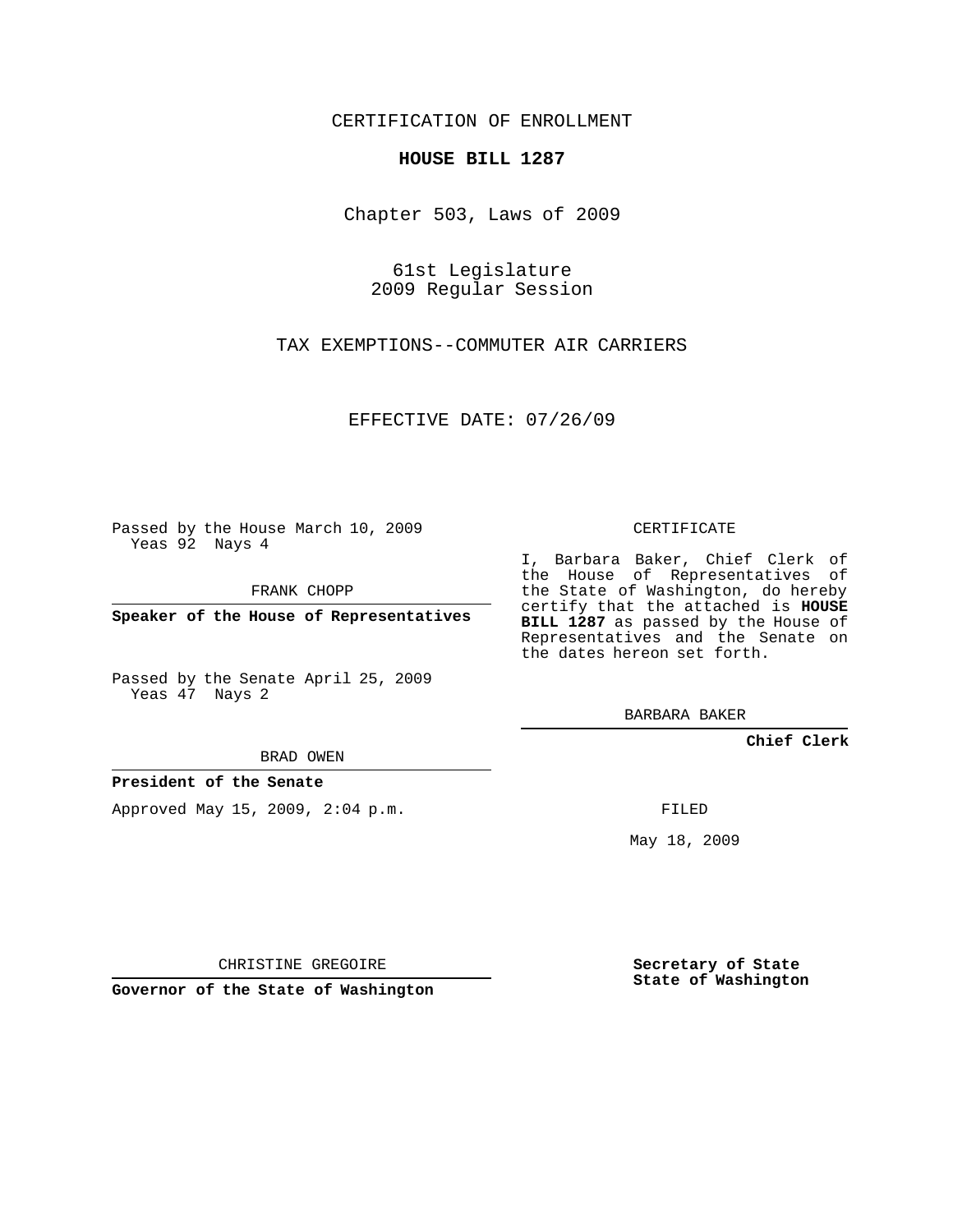## **HOUSE BILL 1287** \_\_\_\_\_\_\_\_\_\_\_\_\_\_\_\_\_\_\_\_\_\_\_\_\_\_\_\_\_\_\_\_\_\_\_\_\_\_\_\_\_\_\_\_\_

\_\_\_\_\_\_\_\_\_\_\_\_\_\_\_\_\_\_\_\_\_\_\_\_\_\_\_\_\_\_\_\_\_\_\_\_\_\_\_\_\_\_\_\_\_

Passed Legislature - 2009 Regular Session

**State of Washington 61st Legislature 2009 Regular Session By** Representatives Morris, Bailey, Ericks, Hinkle, Sullivan, and Priest Read first time 01/16/09. Referred to Committee on Finance.

 1 AN ACT Relating to sales and use tax exemptions in respect to 2 aircraft used in intrastate commuter operations; and amending RCW 3 82.08.0262 and 82.12.0254.

4 BE IT ENACTED BY THE LEGISLATURE OF THE STATE OF WASHINGTON:

 5 **Sec. 1.** RCW 82.08.0262 and 1998 c 311 s 5 are each amended to read 6 as follows:

7 (1) The tax levied by RCW 82.08.020 ((shall)) does not apply to:

8 (a) Sales of airplanes( $(\tau)$ ) (i) to the United States government; 9 (ii) for use in conducting interstate or foreign commerce; or (iii) for 10 use in providing intrastate air transportation by a commuter air 11 carrier;

12 (b) Sales of locomotives, railroad cars, or watercraft for use in 13 conducting interstate or foreign commerce by transporting therein or 14 therewith property and persons for hire or for use in conducting 15 commercial deep sea fishing operations outside the territorial waters 16 of the state ((or-airplanes-sold-to-the-United-States-government;  $17$  alse));

18 (c) Sales of tangible personal property ((which)) that becomes a 19 component part of such airplanes, locomotives, railroad cars, or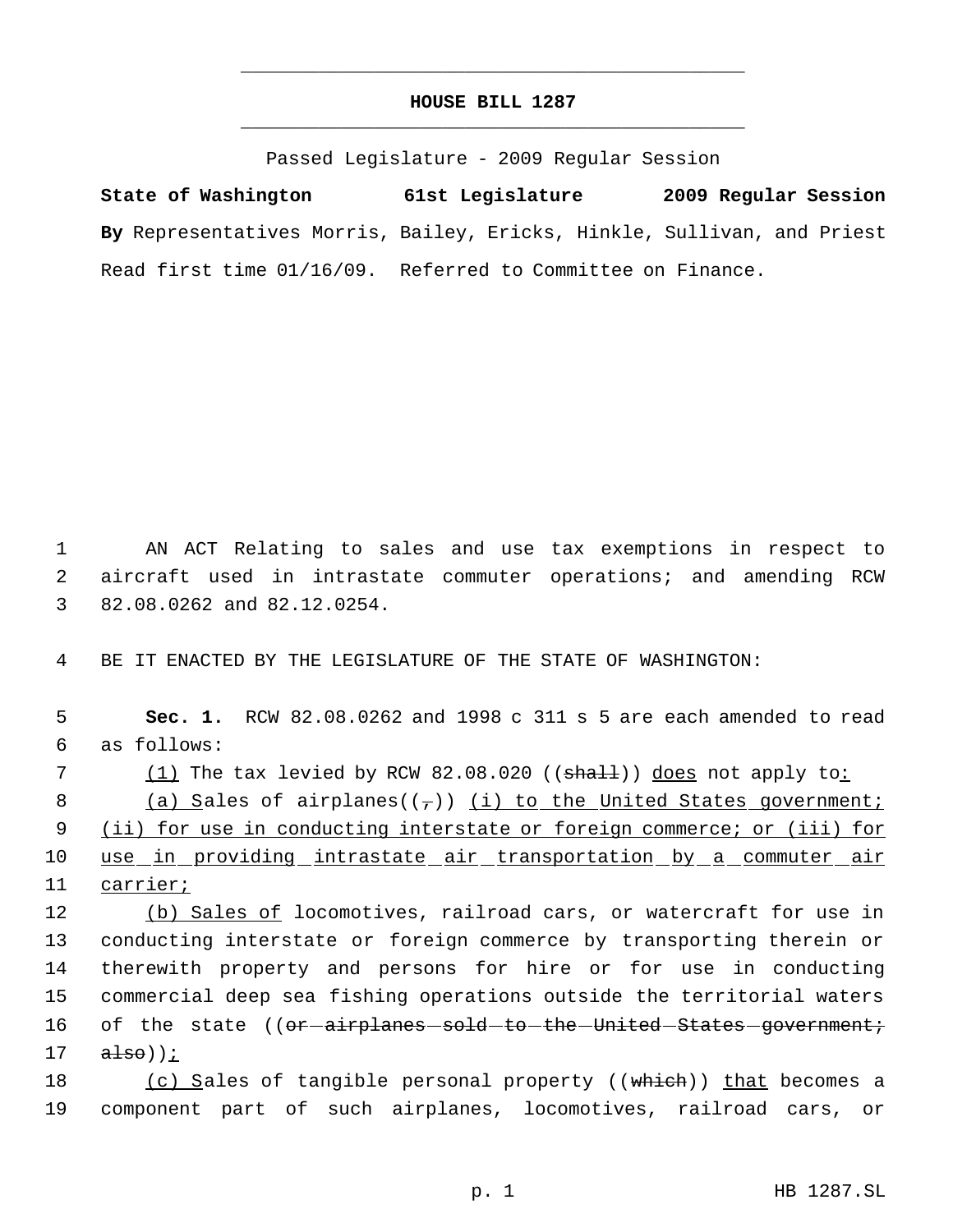watercraft, and of motor vehicles or trailers whether owned by or leased with or without drivers and used by the holder of a carrier 3 permit issued by the interstate commerce commission or its successor agency authorizing transportation by motor vehicle across the boundaries of this state, in the course of constructing, repairing, 6 cleaning, altering, or improving the same;  $((a \text{1so}))$  and

 7 (d) Sales of or charges made for labor and services rendered in 8 respect to such constructing, repairing, cleaning, altering, or 9 improving.

10 (2) The term "commuter air carrier" means an air carrier holding 11 authority under Title 14, part 298 of the code of federal regulations 12 that carries passengers on at least five round trips per week on at 13 least one route between two or more points according to its published 14 flight schedules that specify the times, days of the week, and places 15 between which those flights are performed.

16 **Sec. 2.** RCW 82.12.0254 and 2003 c 5 s 3 are each amended to read 17 as follows:

18 (1) The provisions of this chapter ((shall)) do not apply in 19 respect to the use of:

20 (a) Any airplane( $(\tau)$ ) used primarily in (i) conducting interstate 21 or foreign commerce or (ii) providing intrastate air transportation by 22 a commuter air carrier as defined in RCW 82.08.0262;

23 (b) Any locomotive, railroad car, or watercraft used primarily in 24 conducting interstate or foreign commerce by transporting therein or 25 therewith property and persons for hire or used primarily in commercial 26 deep sea fishing operations outside the territorial waters of the 27 state( $\left(\frac{1}{t} + \frac{1}{t} + \frac{1}{t} + \frac{1}{t} + \frac{1}{t}\right)$ 

28 (c) Tangible personal property ((which)) that becomes a component 29 part of any such airplane, locomotive, railroad car, or watercraft in 30 the course of repairing, cleaning, altering, or improving the same; 31 ((also the use of)) and

32 (d) Labor and services rendered in respect to such repairing, 33 cleaning, altering, or improving.

34 (2) The provisions of this chapter ((shall)) do not apply in respect to the use by a nonresident of this state of any motor vehicle or trailer used exclusively in transporting persons or property across the boundaries of this state and in intrastate operations incidental